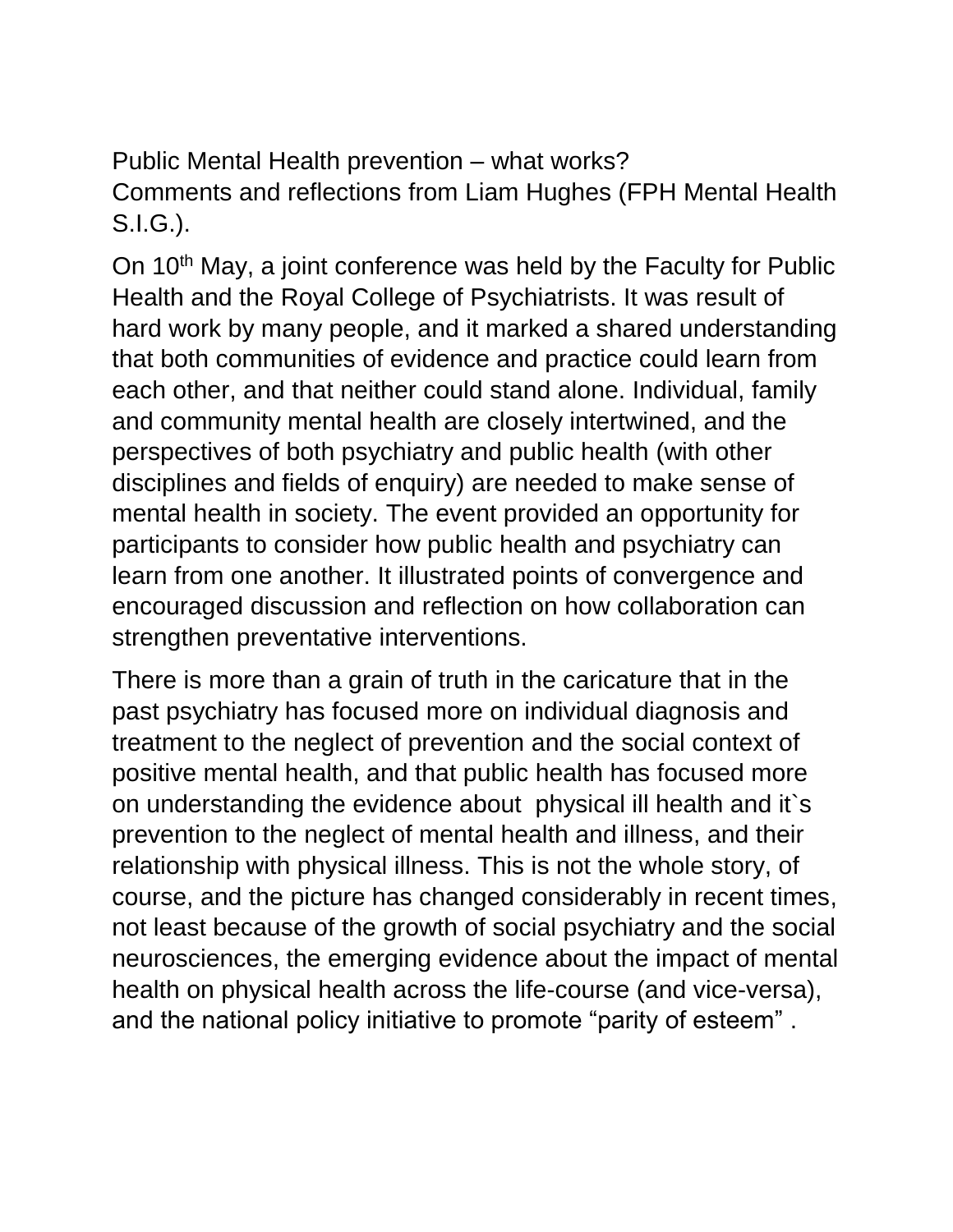The two professions are in the process of reframing their concerns, and developing a much richer picture of mental wellbeing, mental distress and mental illness. The conference presenters illustrated the emerging commonality of interests across the professions, and the drive to put a social dimension into the bio/psych/social approach.

Dr Peter Byrne introduced the event and encouraged learning and debate. Sir Harry Burns (now from Strathclyde University) discussed health creation. He argued for a salutogenic approach, rooted in ideas about positive mental health and the importance of social relationships. He showed how the wider social, economic and environmental context shaped social relationships and influenced individual mental health. He unpacked features of Scottish public policy which were intended to reinforce community and individual resilience, e.g., the Early Years Collaborative which ranged beyond medicine, psychiatry and social work to embrace other local authority services (especially housing), the police and third sector professionals.

One key learning point that I picked up was that whilst a decent family income was a prerequisite for good mental health, it was not sufficient by itself to help people fix their existing mental health problems. Networks of community support were essential, and professional needed to work with individuals and families as far as possible on their own terms to help them become more resilient and improve their wellbeing.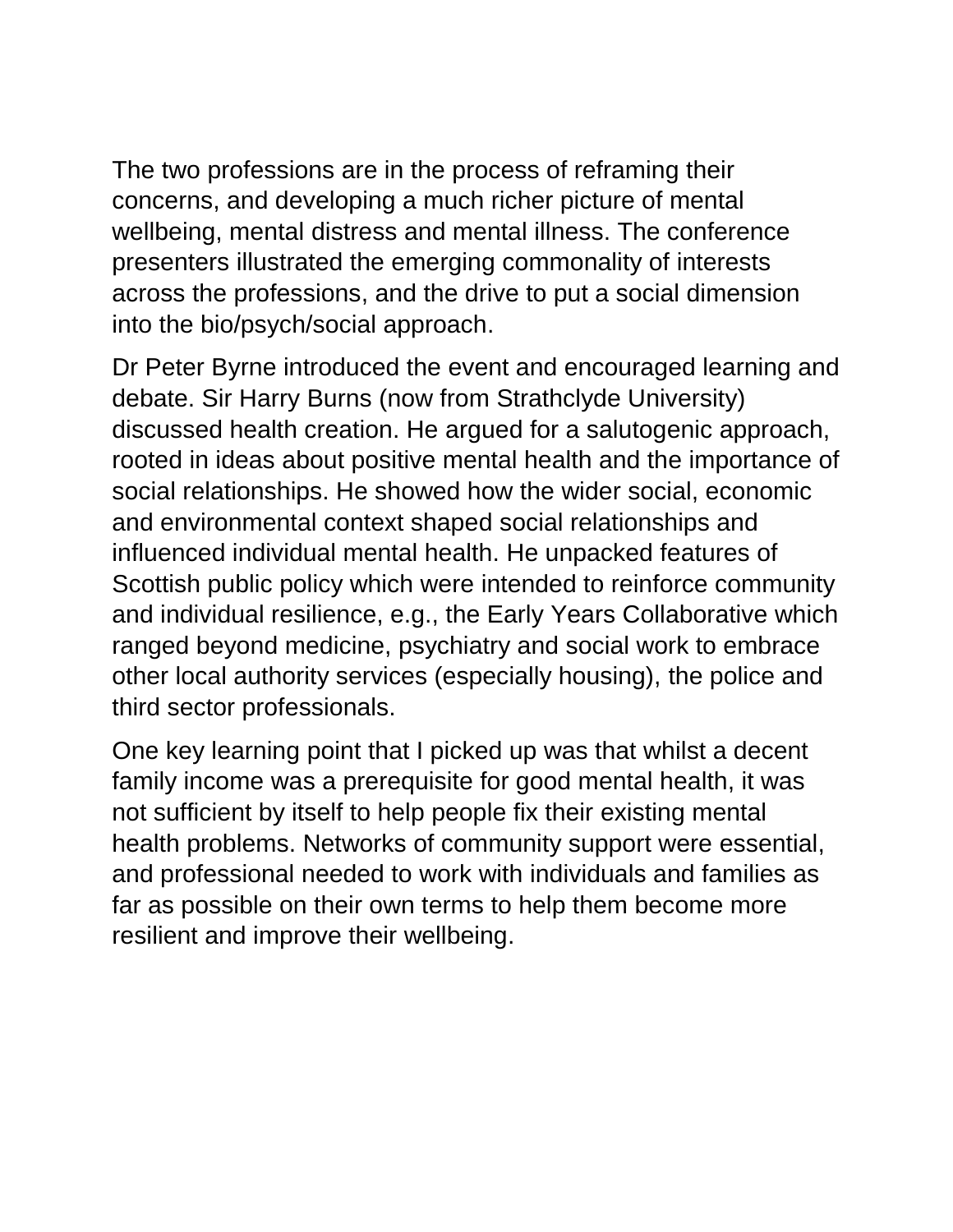I was struck by the irony that whilst public policies in England were moving in the right direction, austerity had hollowed out many of the key community networks and services that could have underpinned their delivery. Children`s Centres, Youthwork Services, CAB sessions and Housing Support have all been hit as local councils have struggled to manage within their budgets. There was a marked difference of approach in Scotland.

I also reflected on the convergence across academic disciplines. The work on child development, adverse childhood events, parental stress and attachment reinforced the interconnections between, e.g., family income, work and nutrition, housing conditions, the availability of play spaces and environmental amenities. Family poverty is connected to the development of childrens` brains, and their development into adult life.

The next section, presented by Dr Lynne Mc Niven and Dr Tamasin Knight, looked at the lifelong impact of adverse childhood experiences, and it reinforced that Scotland was different. This presentation underlined the critical importance of good parenting, positive attachments and the development of a child`s social identity. Lynne and Tamasin referenced the DVD from DartmouthFilms: "Resilience: the biology of stress and the science of hope" as a good introduction to the field, as well as other Scottish training on psychological trauma. There was also reference to the place of early childhood policies in the Scottish Programme for Government 2018/19, and the Knowledge and Skills Framework from NHS Education for Scotland. The Scottish policy landscape seemed to me to be much more coherent and more hopeful.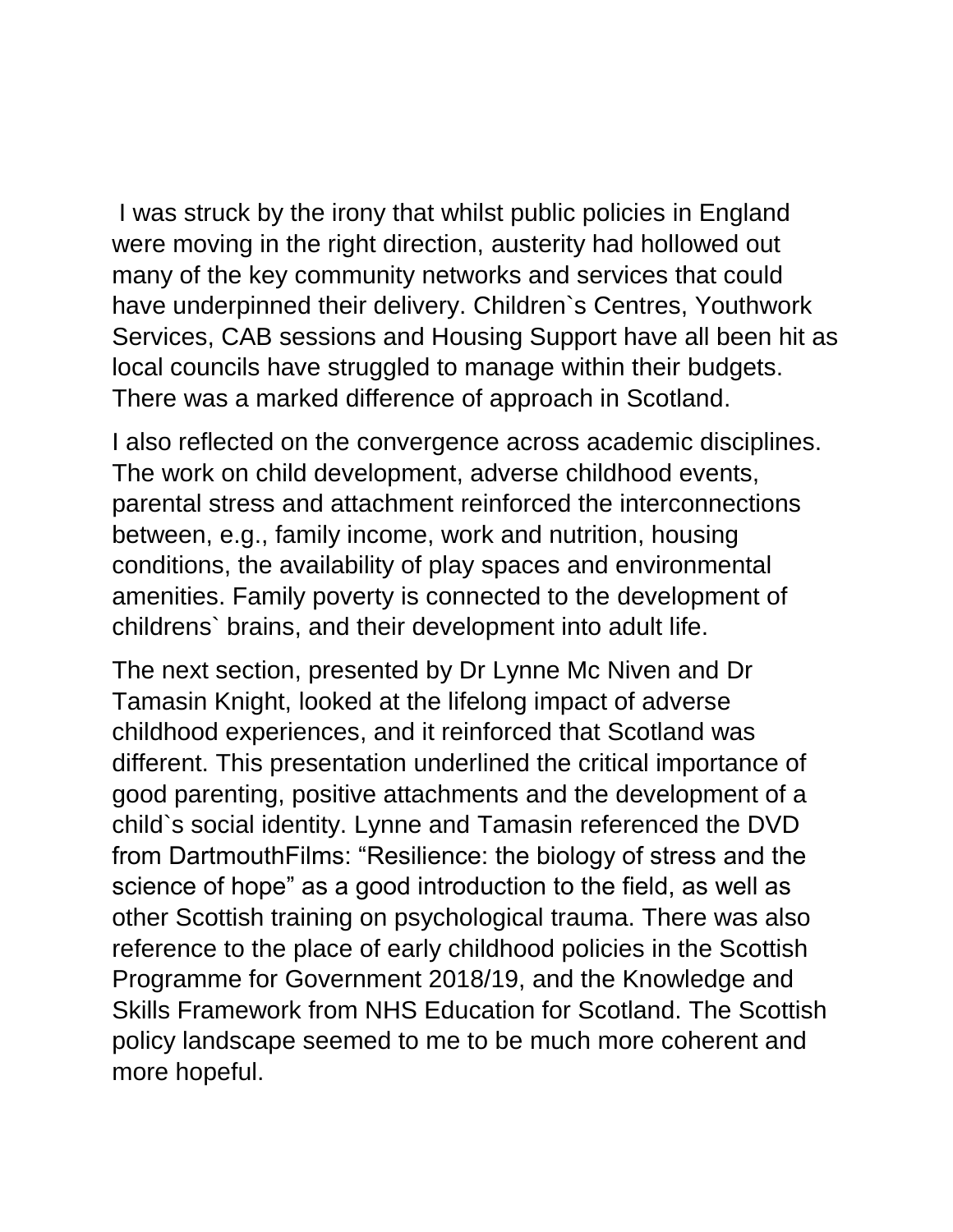Professor Joe Barry (Trinity College, Dublin) discussed public health approaches to alcohol, using the Irish experience. He focused on the interplay between alcohol policy, commercial lobbying and public health evidence. The strength of the postwar drinking culture had been toned down as millennials reduced their alcohol consumption despite an increase amongst older people. It had taken some time for legislation to emerge, and the commercial interests had put up powerful roadblocks. However, the amount of evidence built up and lobbying was persistent, leading to the Public Health Alcohol Bill, covering minimum unit pricing, structural separation of alcohol sales, restrictions on advertising and labelling.

Professor Wendy Burn and Professor John Middleton were interviewed by registrars, and they supported greater contact between trainees in psychiatry and public health. They agreed that there was an opening for this in the emphasis on promotion and prevention in national policy. I was impressed by the incisiveness of the questions put to them, as well as the degree of convergence in their replies. Public health is embracing public mental health, and psychiatry is learning from population-based approaches. There remains the practical question of how to arrange mutual learning within the formal training programmes.

This session was followed by three brief illustrations of the variety of work being undertaken. Dr Mike Mc Hugh, the lead consultant for public mental health in Leicestershire, described the work of the local public health team and its partners, and the importance of keeping positive (and keeping going) despite austerity.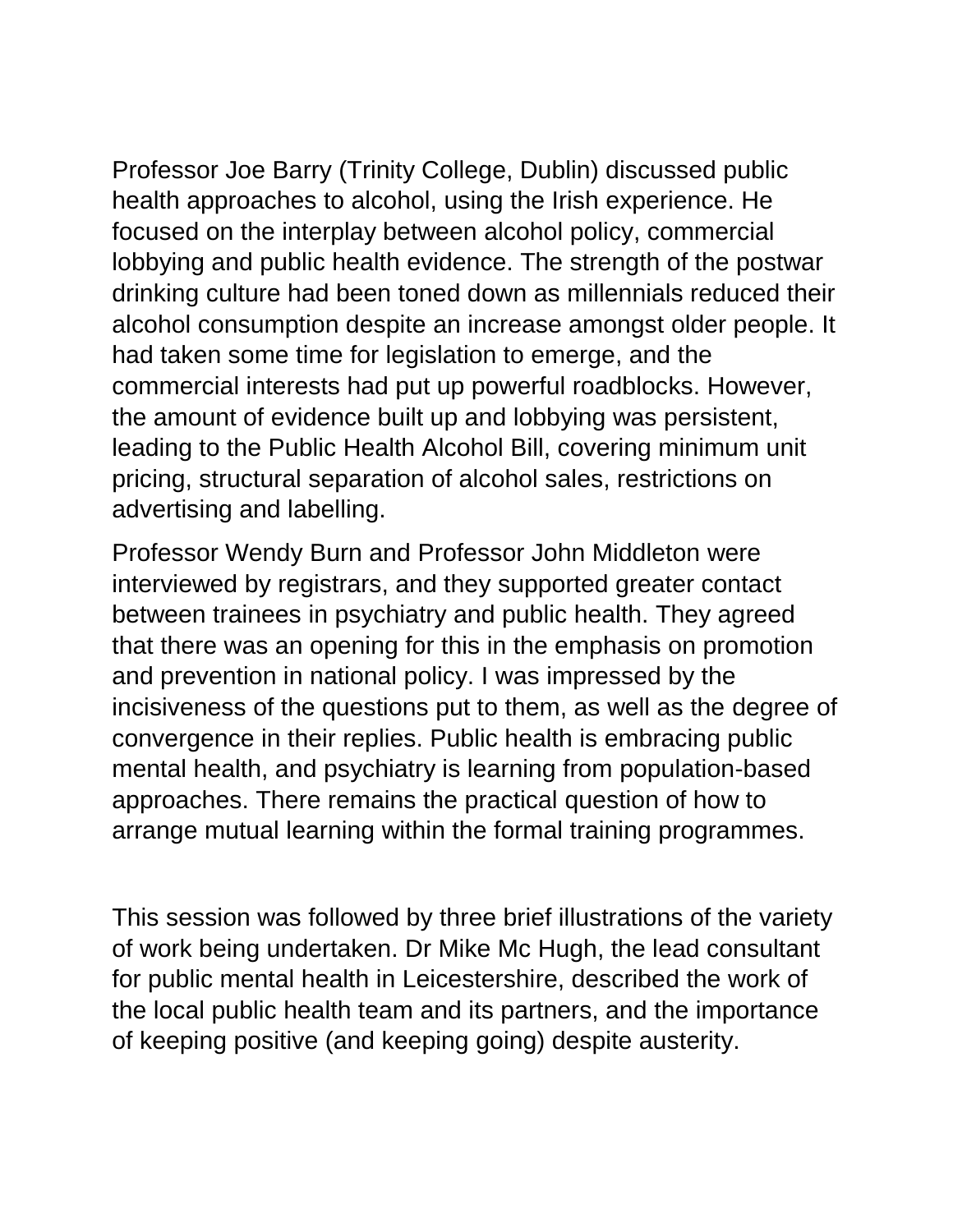Chris Neild gave an example of the work being done in Sheffield using an asset-based approach, and reinforced the importance of improvement rooted in community life and community development. This raised for me the value of the core concepts of social identity and social influence in community mental health. I spoke briefly about the role of the local council, through (1) the work of ward councilors and cabinets in responding to local issues, (2) the role of councils in leading partnerships like the Health and Wellbeing Boards, and (3) their position as large-scale employers with a responsibility to promote good mental health in the workplace. Most councillors are acutely aware of the paradox that they have taken on an active responsibility for public mental health promotion just as the resources have reduced, but both Chris and Mike demonstrated how much could still be achieved in partnership with local people and other agencies.

This theme was taken up by Dr Sam Everington, a GP who has been at the heart of the radical work to engage patients in Bromley-by-Bow and promote social prescribing across Tower Hamlets. It was heartening to hear about the reshaping of relationships between clinicians and patients, and the approach to teamwork in the practice. Co-design and co-production clearly have real traction in this practice.

The final section, led by Woody Caan, challenged participants to think about what mattered most in public health and psychiatry. Participants made suggestions about the content of the next joint event: